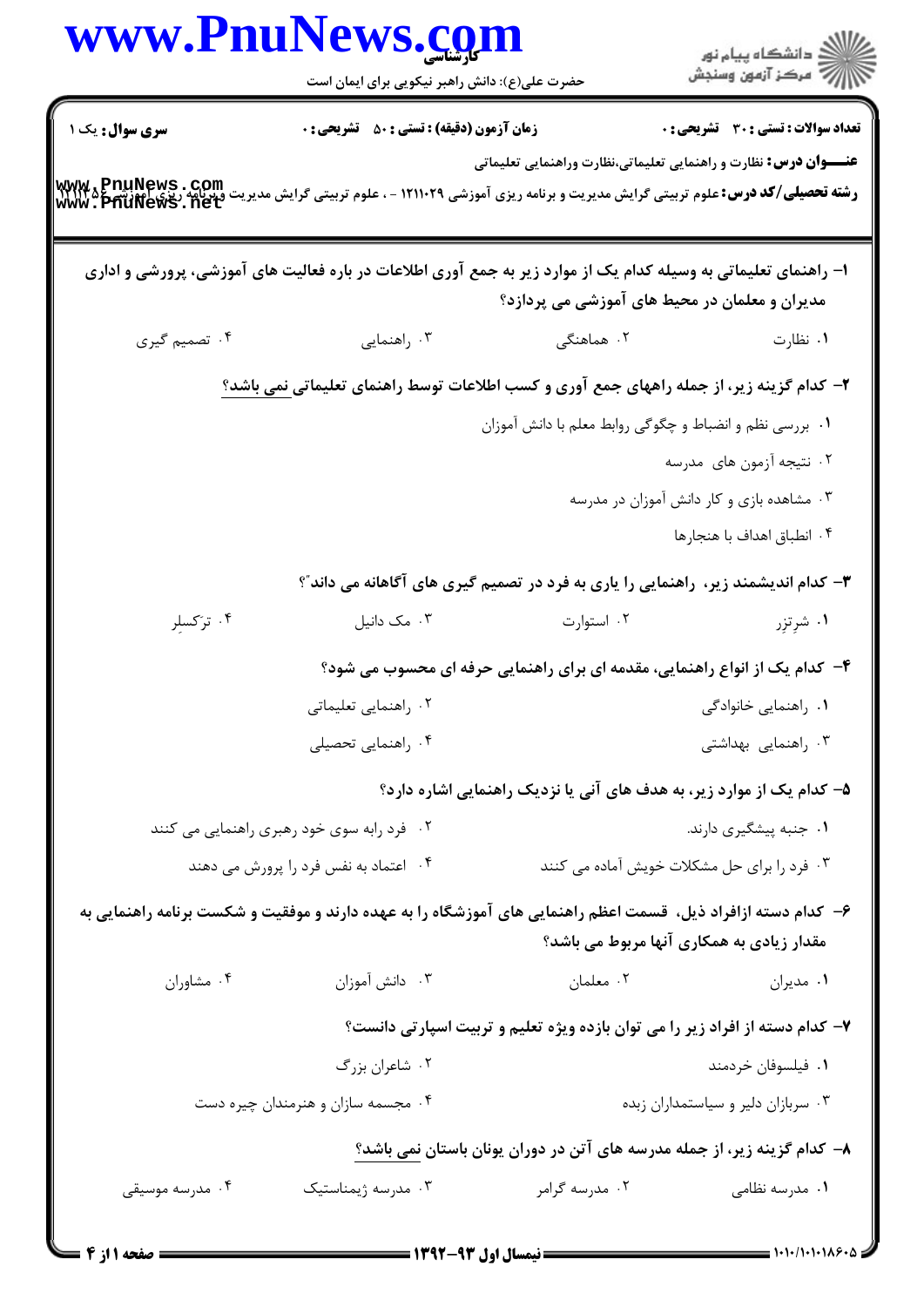| حضرت علی(ع): دانش راهبر نیکویی برای ایمان است |                     | )<br>است دانشگاه پيام نور<br>است درکز آزمون وسنڊش                                                                                                                                                                                                                                                                                                                                                                                                                                                                                                                                                                                                                                                                                                                                                                                                                                                                                                                                                                                                                                                                                                   |
|-----------------------------------------------|---------------------|-----------------------------------------------------------------------------------------------------------------------------------------------------------------------------------------------------------------------------------------------------------------------------------------------------------------------------------------------------------------------------------------------------------------------------------------------------------------------------------------------------------------------------------------------------------------------------------------------------------------------------------------------------------------------------------------------------------------------------------------------------------------------------------------------------------------------------------------------------------------------------------------------------------------------------------------------------------------------------------------------------------------------------------------------------------------------------------------------------------------------------------------------------|
|                                               |                     |                                                                                                                                                                                                                                                                                                                                                                                                                                                                                                                                                                                                                                                                                                                                                                                                                                                                                                                                                                                                                                                                                                                                                     |
| زمان آزمون (دقیقه) : تستی : 50 ٪ تشریحی : 0   |                     | تعداد سوالات : تستي : 30 - تشريحي : 0                                                                                                                                                                                                                                                                                                                                                                                                                                                                                                                                                                                                                                                                                                                                                                                                                                                                                                                                                                                                                                                                                                               |
|                                               |                     | <b>عنـــوان درس:</b> نظارت و راهنمایی تعلیماتی،نظارت وراهنمایی تعلیماتی                                                                                                                                                                                                                                                                                                                                                                                                                                                                                                                                                                                                                                                                                                                                                                                                                                                                                                                                                                                                                                                                             |
|                                               |                     |                                                                                                                                                                                                                                                                                                                                                                                                                                                                                                                                                                                                                                                                                                                                                                                                                                                                                                                                                                                                                                                                                                                                                     |
| ۰۳ گزنفون                                     |                     | ۰۱ سقراط                                                                                                                                                                                                                                                                                                                                                                                                                                                                                                                                                                                                                                                                                                                                                                                                                                                                                                                                                                                                                                                                                                                                            |
|                                               |                     |                                                                                                                                                                                                                                                                                                                                                                                                                                                                                                                                                                                                                                                                                                                                                                                                                                                                                                                                                                                                                                                                                                                                                     |
| ۰۲ ارتباط دو جانبه                            |                     | ٠١ خدمات مستقيم به معلمان                                                                                                                                                                                                                                                                                                                                                                                                                                                                                                                                                                                                                                                                                                                                                                                                                                                                                                                                                                                                                                                                                                                           |
| ۰۴ نوآوری و استفاده بهینه از منابع            |                     | ۰۳ ارزشیابی                                                                                                                                                                                                                                                                                                                                                                                                                                                                                                                                                                                                                                                                                                                                                                                                                                                                                                                                                                                                                                                                                                                                         |
|                                               |                     | راهنمایی تعلیماتی اشاره دارد؟                                                                                                                                                                                                                                                                                                                                                                                                                                                                                                                                                                                                                                                                                                                                                                                                                                                                                                                                                                                                                                                                                                                       |
| ۰۳ اصل تعاون                                  | ٠٢ اصل سازماني بودن | ٠١. اصل مسئوليت                                                                                                                                                                                                                                                                                                                                                                                                                                                                                                                                                                                                                                                                                                                                                                                                                                                                                                                                                                                                                                                                                                                                     |
|                                               |                     |                                                                                                                                                                                                                                                                                                                                                                                                                                                                                                                                                                                                                                                                                                                                                                                                                                                                                                                                                                                                                                                                                                                                                     |
|                                               |                     | ۰۱ برنامه ریزی                                                                                                                                                                                                                                                                                                                                                                                                                                                                                                                                                                                                                                                                                                                                                                                                                                                                                                                                                                                                                                                                                                                                      |
|                                               |                     | مطلوب به شمار آیند؟                                                                                                                                                                                                                                                                                                                                                                                                                                                                                                                                                                                                                                                                                                                                                                                                                                                                                                                                                                                                                                                                                                                                 |
| ۰۳ والدين                                     | ۰۲ معلمان           | ٠١ مديران                                                                                                                                                                                                                                                                                                                                                                                                                                                                                                                                                                                                                                                                                                                                                                                                                                                                                                                                                                                                                                                                                                                                           |
|                                               |                     |                                                                                                                                                                                                                                                                                                                                                                                                                                                                                                                                                                                                                                                                                                                                                                                                                                                                                                                                                                                                                                                                                                                                                     |
| ۰۳ ه سال- ۱۵۰ کلاس                            | ۰۲ سال- ۴۰ کلاس     | ۰۱ ۳ سال - ۵۰ کلاس                                                                                                                                                                                                                                                                                                                                                                                                                                                                                                                                                                                                                                                                                                                                                                                                                                                                                                                                                                                                                                                                                                                                  |
|                                               |                     | پرورش می باشند؟                                                                                                                                                                                                                                                                                                                                                                                                                                                                                                                                                                                                                                                                                                                                                                                                                                                                                                                                                                                                                                                                                                                                     |
| ۰۳ هر شش ماه                                  | ۰۲ هر یک ماه        | ۰۱ هر سه ماه                                                                                                                                                                                                                                                                                                                                                                                                                                                                                                                                                                                                                                                                                                                                                                                                                                                                                                                                                                                                                                                                                                                                        |
|                                               |                     |                                                                                                                                                                                                                                                                                                                                                                                                                                                                                                                                                                                                                                                                                                                                                                                                                                                                                                                                                                                                                                                                                                                                                     |
| ۰۲ داشتن ۱۰ سال سابقه کار                     |                     | ۰۱ علاقمندي به امور ارزشيابي                                                                                                                                                                                                                                                                                                                                                                                                                                                                                                                                                                                                                                                                                                                                                                                                                                                                                                                                                                                                                                                                                                                        |
| ۰۴ عدالت در قضاوت                             |                     | ۰۳ حسن سابقه                                                                                                                                                                                                                                                                                                                                                                                                                                                                                                                                                                                                                                                                                                                                                                                                                                                                                                                                                                                                                                                                                                                                        |
|                                               |                     | کدام یک ازروش های تدریس به شمار می رود؟                                                                                                                                                                                                                                                                                                                                                                                                                                                                                                                                                                                                                                                                                                                                                                                                                                                                                                                                                                                                                                                                                                             |
| ۰۳ روش پرسش و پاسخ                            | ۰۲ روش پروژه        | ۰۱ روش سخنرانی                                                                                                                                                                                                                                                                                                                                                                                                                                                                                                                                                                                                                                                                                                                                                                                                                                                                                                                                                                                                                                                                                                                                      |
|                                               |                     | <b>رشته تحصیلی/کد درس:</b> علوم تربیتی گرایش مدیریت و برنامه ریزی آموزشی ۱۲۱۱۰۲۹ - ، علوم تربیتی گرایش مدیریت و برنامه<br><b>MWW . PhuNeWS . Net</b><br>WWW . PhuNeWS . Net<br>۹– کدام دانشمند یونانی، جامعه را به سه دسته: صنعتگران، سربازان و فیلسوفان تقسیم می کرد؟<br>۰۲ ارسطو<br>∙ا− کدام یک از موارد زیر، از جمله نقش های مدیریتی راهنمای تعلیماتی به شمار می رود؟<br>11– این عبارت: ّراهنمای تعلیماتی برای انجام وظایف خود باید قدرت اجرایی داشته باشد. ّ ، به کدام یک از اصول نظارت و<br><b>۱۲</b> - کدام گزینه زیر، جزو نقش های رهبری و مدیریتی مدیرا <u>ن نمی</u> باشد؟<br>۲. تخصص آکادمیک $\cdot$ ۳. هدایت<br>۱۳– کدام دسته از افراد ذیل، با توجه به تفاوت های فردی کودکان، می توانند راهنماهای مطمئنی برای آنها در زمینه یادگیری<br>۱۴- هرمعلم راهنمای شهری، برای مدت چند سال و به منظور بازدید و نظارت بر چند کلاس انتخاب می شود؟<br>۱۵– مسئولین آموزش ابتدایی مناطق طی چه دوره زمانی موظف به ارائه خلاصه عملکرد معلمان راهنما  به اداره کل آموزش و<br>۱۶– کدام گزینه زیر، جزو شرایط عمومی راهنماهای آموزشی <u>نیست؟</u><br>۱۷– ″پیدایش اعتماد به نفس، گسترش تفکر خلاق و تشویق دانش آموزان به شرکت درفعالیت های یادگیری″، ازجمله محاسن |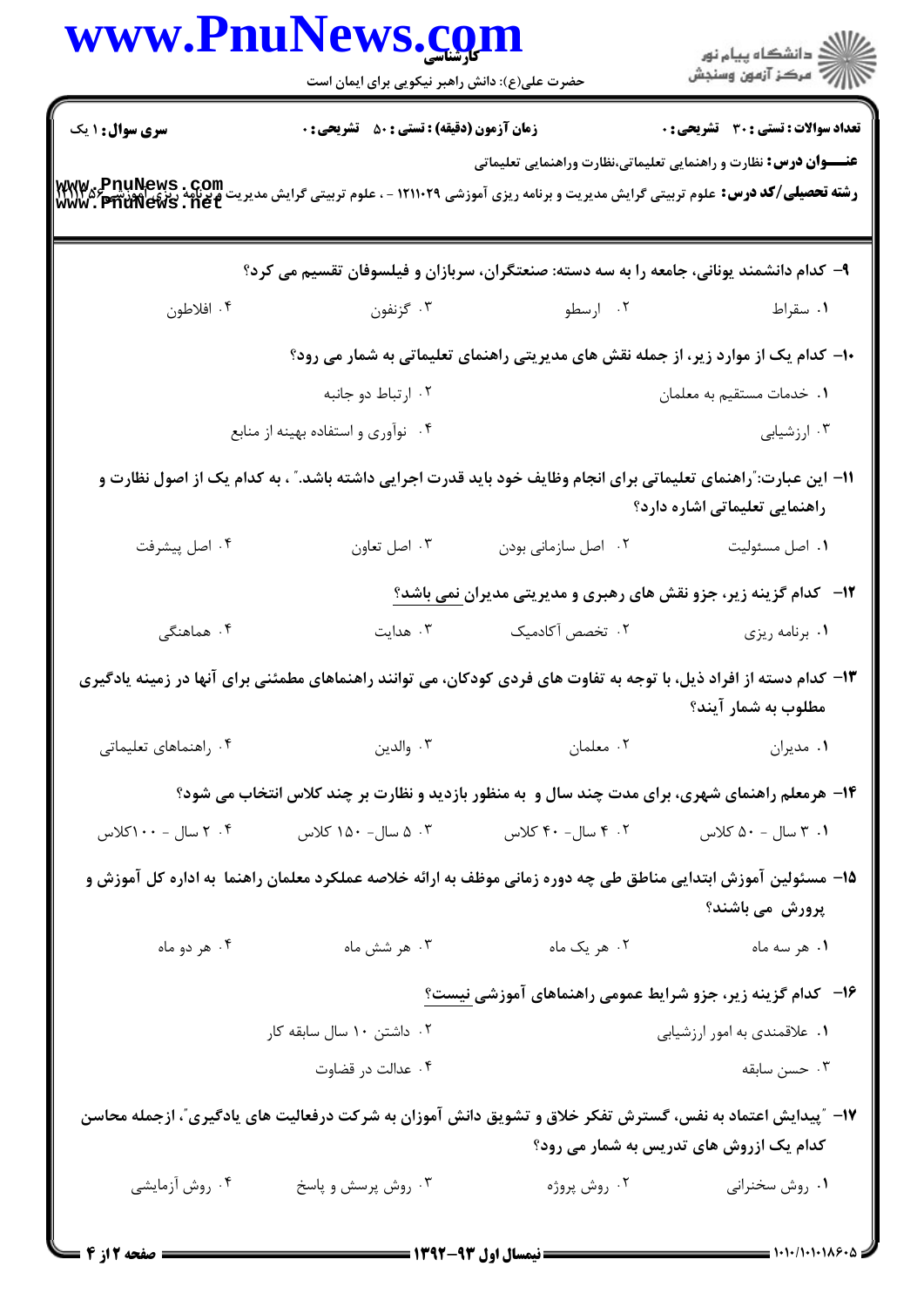|                        | www.PnuNews.com<br>حضرت علی(ع): دانش راهبر نیکویی برای ایمان است                                                                                                                                                                |                                                                                               | الان دانشگاه پيام نور<br>الان مرکز آزمون وسنجش                                                                           |
|------------------------|---------------------------------------------------------------------------------------------------------------------------------------------------------------------------------------------------------------------------------|-----------------------------------------------------------------------------------------------|--------------------------------------------------------------------------------------------------------------------------|
| <b>سری سوال : ۱ یک</b> | <b>زمان آزمون (دقیقه) : تستی : 50 ٪ تشریحی : 0</b><br><b>رشته تحصیلی/کد درس:</b> علوم تربیتی گرایش مدیریت و برنامه ریزی آموزشی ۱۲۱۱۰۲۹ - ، علوم تربیتی گرایش مدیریت و برنامه ریزی AMW هرا<br>WWW . PhuNews . net                |                                                                                               | <b>تعداد سوالات : تستی : 30 ٪ تشریحی : 0</b><br><b>عنــــوان درس:</b> نظارت و راهنمایی تعلیماتی،نظارت وراهنمایی تعلیماتی |
|                        | ۱۸−۔ توجه معلم به علائق دانش آموزان، به کدام یک از اصول انتخاب روش تدریس اشاره دارد؟                                                                                                                                            |                                                                                               |                                                                                                                          |
| ۰۴ اصل رشد و آمادگی    | ۰۳ اصل تفاوت های فردی                                                                                                                                                                                                           | ۰۲ اصل موفقیت                                                                                 | ۰۱ اصل رغبت                                                                                                              |
|                        | ۱۹- کلاس های کدام تیپ شخصیتی معلمان، گیرایی خاصی دارد و مانند مغناطیس دانش آموزان را جذب می کند؟                                                                                                                                |                                                                                               |                                                                                                                          |
|                        | ۰۲ تیپ فراگیر نگر فردی                                                                                                                                                                                                          |                                                                                               | ۰۱ تیپ درس نگر فلسفی                                                                                                     |
|                        | ۰۴ تیپ فراگیر نگر جمعی                                                                                                                                                                                                          |                                                                                               | ۰۳ تيپ درس نگر علمي                                                                                                      |
|                        | +۲- کدام یک از دیدگاههای تنبیه، در فرایند تعلیم و تربیت از ارزش و جایگاه والایی برخوردار است و متخصصان به کارگیری                                                                                                               |                                                                                               | آن را در محیط های آموزشی توصیه می کنند؟                                                                                  |
| ۰۴ دیدگاه پیشگیری      | ۰۳ دیدگاه انتقامی                                                                                                                                                                                                               | ۰۲ دیدگاه ریشه یابی                                                                           | ۰۱ دیدگاه تأدیبی                                                                                                         |
|                        | <b>۳۱</b> – طبقه بندی هدف های آموزشی به سه حیطهٔ: شناختی، عاطفی و روانی–حرکتی، توسط کدام یک از اندیشمندان ذیل صورت                                                                                                              |                                                                                               | پذیرفته است؟                                                                                                             |
|                        | . ابلوم الله عليه الله عليه الله عليه الله عليه الله عليه الله عليه الله عليه الله عليه الله عليه الله عليه ال<br>الله عليه الله عليه الله عليه الله عليه الله عليه الله عليه الله عليه الله عليه الله عليه الله عليه الله عليه | ۰۲ کوری                                                                                       | ۰۱ روسو                                                                                                                  |
|                        |                                                                                                                                                                                                                                 | <b>۲۲</b> –   در کدام حوزه از طبقه بندی اهداف آموزشی، بر علاقه، انگیزش و نگرشها تأکید می شود؟ |                                                                                                                          |
| ۰۴ حوزه عاطفی          | ۰۳ حوزه فلسفی                                                                                                                                                                                                                   | ۰۲ حوزه روانی-حرکتی                                                                           | ۰۱ حوزه شناختی                                                                                                           |
|                        | ۲۳– این ویژگی :" معلم به سؤال های دانش آموزان پاسخ های مختصر و ناکافی می دهد و راهنمایی های او در کلاس گاه بسیار                                                                                                                | مبهم است"، به کدام یک از شیوه های رهبری در کلاس اشاره دارد؟                                   |                                                                                                                          |
|                        | ۰۲ رهبری مشورتی                                                                                                                                                                                                                 |                                                                                               | ۰۱ رهبری مبتنی بر عدم مداخله                                                                                             |
|                        | ۰۴ رهبري الگو مدار                                                                                                                                                                                                              |                                                                                               | ۰۳ رهبري أمرانه                                                                                                          |
|                        | <b>۲۴</b> - هدف عمدهٔ کدام یک از انواع ارزشیابی، تعیین مشکلات یادگیری و آموزش و رفع مشکلات موجود می باشد؟                                                                                                                       |                                                                                               |                                                                                                                          |
| ۰۴ ارزشیابی اولیه      | ۰۳ ارزشیابی مقطعی                                                                                                                                                                                                               | ۰۲ ارزشیابی پایانی                                                                            | ۰۱ ارزشیابی تکوینی                                                                                                       |
|                        |                                                                                                                                                                                                                                 |                                                                                               | ۲۵– بهترین شیوه برای ارزشیابی از کار معلم چیست؟                                                                          |
|                        | ۰۲ خودسنجی                                                                                                                                                                                                                      |                                                                                               | ۰۱ درجه بندی                                                                                                             |
|                        | ۰۴ کنترل نهایی تدریس                                                                                                                                                                                                            |                                                                                               | ۰۳ نتیجه آزمون های پیشرفت تحصیلی                                                                                         |
|                        |                                                                                                                                                                                                                                 |                                                                                               |                                                                                                                          |
|                        |                                                                                                                                                                                                                                 |                                                                                               |                                                                                                                          |